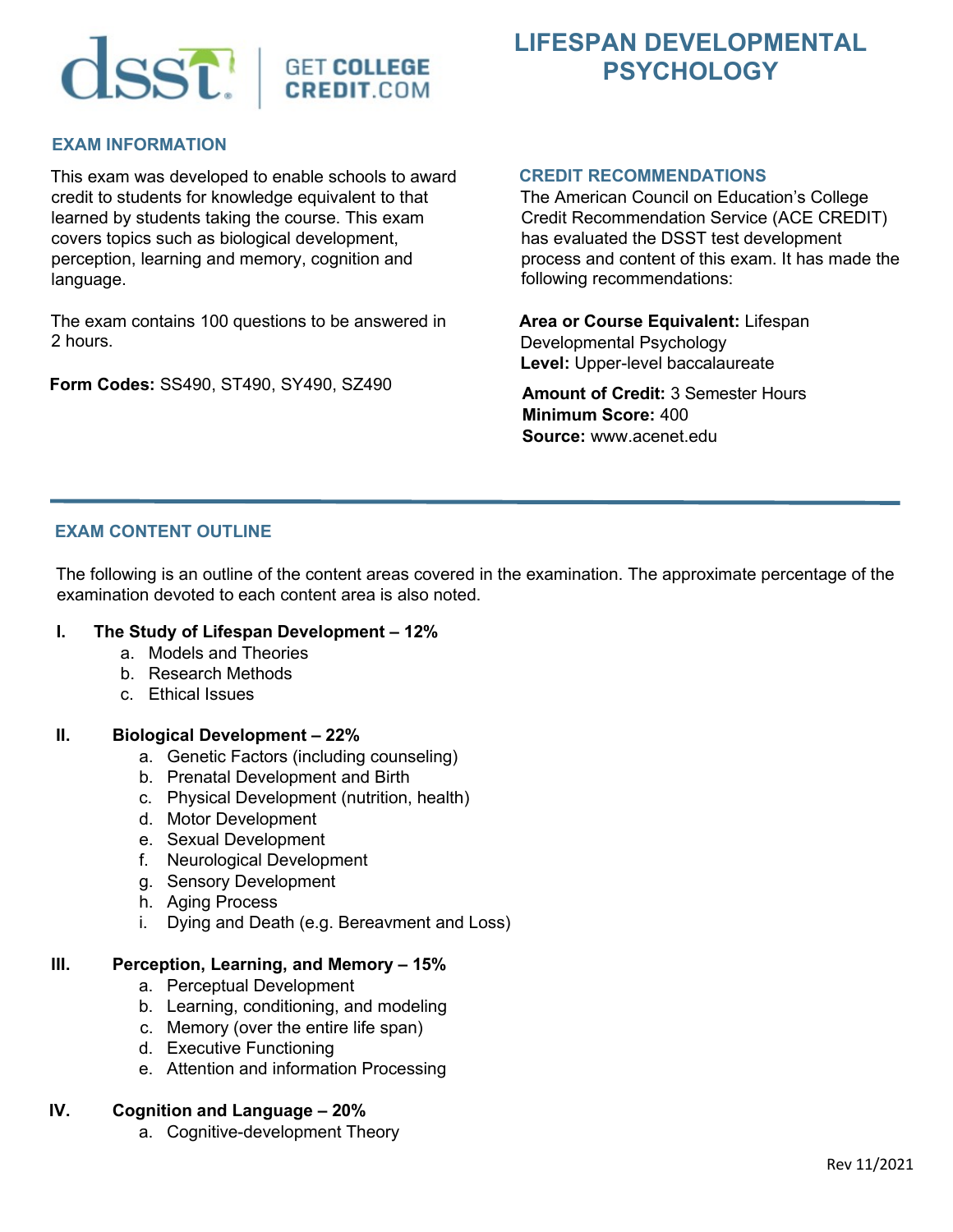- b. Problem solving
- c. Intelligence and intelligence testing
- d. Language development and theories
- e. Social Cognition

#### **V. Social, Emotional, and Personality Development – 31%**

- a. Personality and Emotional development
- b. Social behaviors and development
- c. Singlehood, cohabitation, marriage and family
- d. Extra familial Settings (e.g., day-care, school, nursing home, hospice, college)
- e. Occupational development and retirement
- f. Adjustment to life changes and stresses

#### **REFERENCES**

Below is a list of reference publications that were either used as a reference to create the exam, or were used as textbooks in college courses of the same or similar title at the time the test was developed. You may reference either the current edition of these titles or textbooks currently used at a local college or university for the same class title. It is recommended that you reference more than one textbook on the topics outlined in this fact sheet.

You should begin by checking textbook content against the content outline provided before selecting textbooks that cover the test content from which to study.

Sources for study material are suggested but not limited to the following:

- 1. Berk, L.E. (2019). Exploring Child and Adolescent Development. Pearson Education, Inc., 1st Ed.
- 2. Berk, L.E. (2019). Exploring Child Development. Pearson Education, Inc., 1st Ed.
- 3. Feldman, R.S. (2019). Essentials of Understanding Psychology. McGraw-Hill Higher Education, 13th Ed.
- 4. Gray, Peter O; Bjorklund, David F. (2018). *Psychology*. Worth Publishers, 8th Ed.
- 5. Newman, Barbara M. and Newman, Philip R. (2018). *D*evelopment Through Life: A Psychosocial Approach. Cengage Learning, 13th Ed.

#### **SAMPLE QUESTIONS**

All test questions are in a multiple-choice format, with one correct answer and three incorrect options. The following are samples of the types of questions that may appear on the exam.

- 1. According to Erik Erikson, the first stage of psychosocial development deals primarily with the development of
	- a. autonomy
	- b. industry
	- c. initiative
	- d. trust
- 2. Which of the following neonatal reflexes is most closely related to feeding? a. Babinski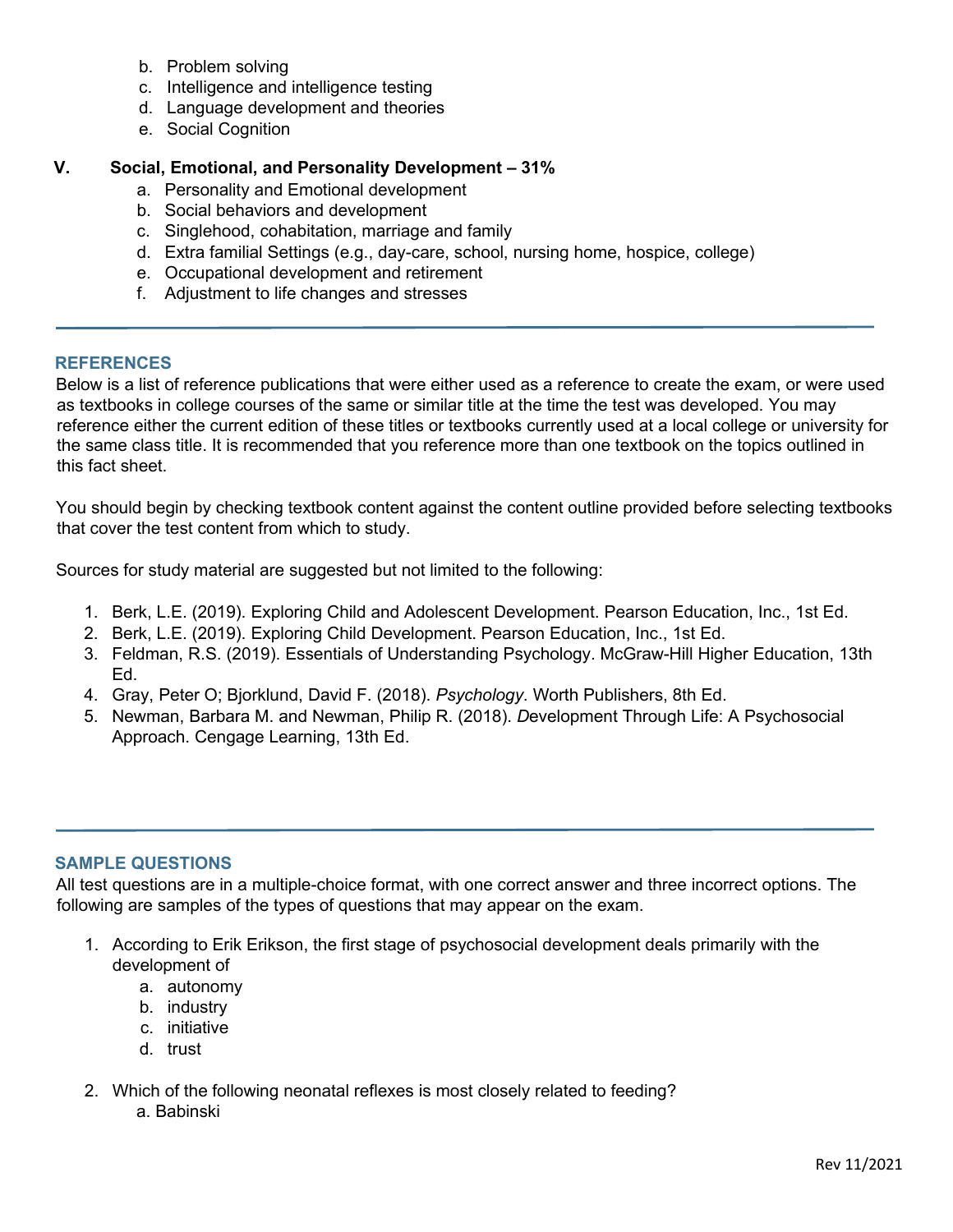- b. Moro
- c. Palmer
- d. Rooting
- 3. A distinct advantage of a longitudinal research design is that it
	- a. is economical for investigating behavioral consistencies across situations
	- b. Enables the researcher to study the behavior of individuals over time
	- c. Automatically controls for the selective dropout of experimental subjects
	- d. Allows the researcher to gather data on a given cohort at one point in time
- 4. Which of the following theorists proposed that early language development is primarily the result of innate factors?
	- a. B.F. Skinner
	- b. Albert Bandura
	- c. Jean Piaget
	- d. Noam Chomsky
- 5. Research suggests that sex differences in behavior occur most consistently in which of the following areas?
	- a. Verbal comprehension
	- b. Aggression
	- c. Emotionality
	- d. Independence
- 6. According to David Elkind, egocentrism during adolescence is most likely to be manifested in which of the following ways?
	- a. Creation of an imaginary audience
	- b. Unwillingness to share with one's peers
	- c. Cheating in highly competitive situations
	- d. Attention-getting behavior
- 7. Jennifer is known to be a Level 1 in Kohlberg's stages of moral reasoning. She is most likely to believe that it is wrong to steal because the person who steals
	- a. gets punished
	- b. disobeys the law
	- c. lacks respect for others' rights
	- d. is seen as unpopular by most people
- 8. Which of the following is a correct generalization regarding the adolescent growth spurt?
	- a. It starts between the ages of 15 and 18 years
	- b. It is unaffected by nutritional factors
	- c. It is prolonged among first-born children
	- d. It occurs earlier in girls than in boys